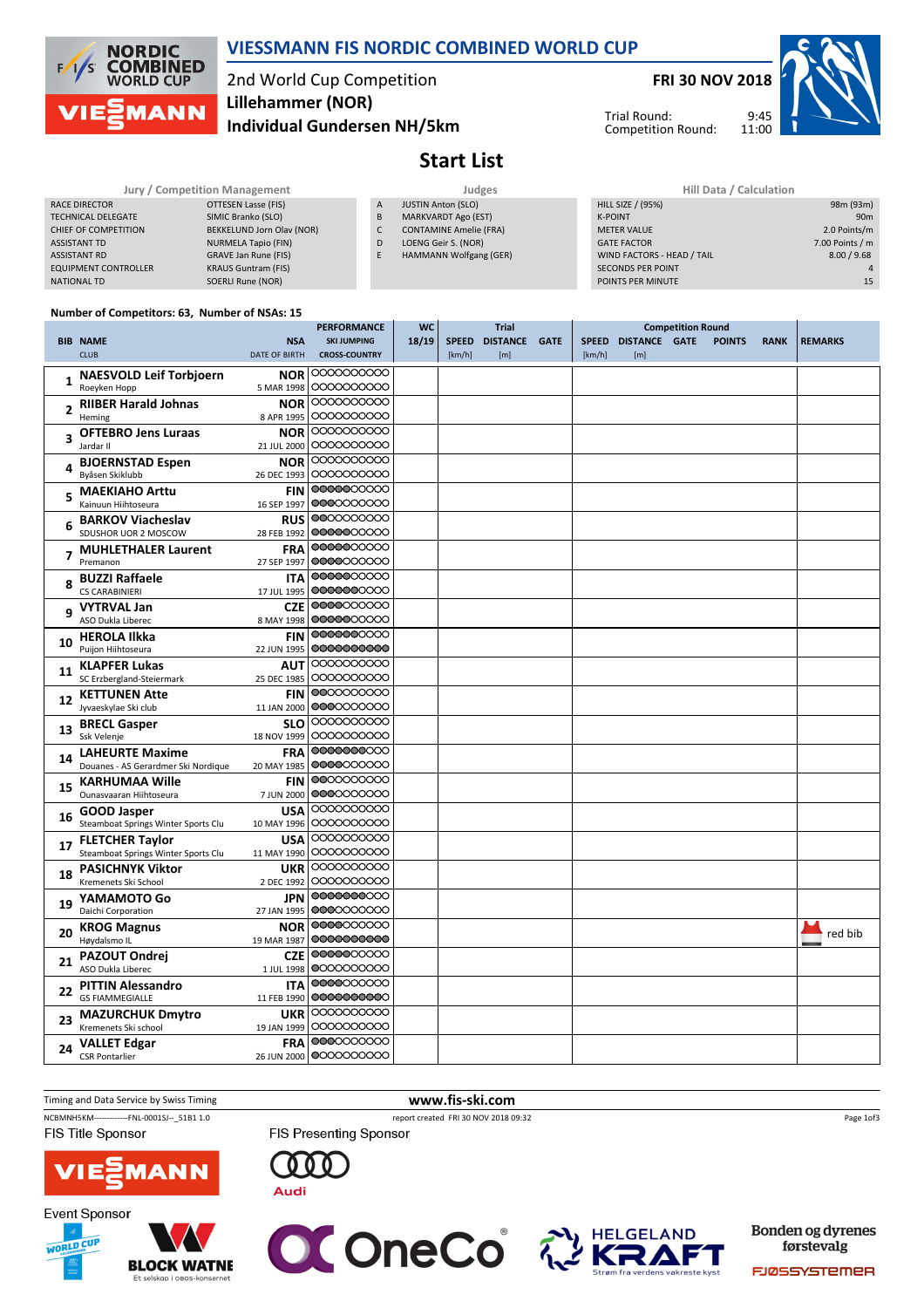

VIESSMANN FIS NORDIC COMBINED WORLD CUP

2nd World Cup Competition Individual Gundersen NH/5km Lillehammer (NOR)

FRI 30 NOV 2018

Trial Round: Competition Round:



Start List

|    |                                                 |                      | <b>PERFORMANCE</b>       | <b>WC</b>      |        | <b>Trial</b>   |             |        |                     |               |             |                |
|----|-------------------------------------------------|----------------------|--------------------------|----------------|--------|----------------|-------------|--------|---------------------|---------------|-------------|----------------|
|    | <b>BIB NAME</b>                                 | <b>NSA</b>           | <b>SKI JUMPING</b>       | 18/19          |        | SPEED DISTANCE | <b>GATE</b> |        | SPEED DISTANCE GATE | <b>POINTS</b> | <b>RANK</b> | <b>REMARKS</b> |
|    | <b>CLUB</b>                                     | <b>DATE OF BIRTH</b> | <b>CROSS-COUNTRY</b>     |                | [km/h] | [m]            |             | [km/h] | [m]                 |               |             |                |
|    | <b>ILVES Andreas</b>                            | <b>EST</b>           | 0000000000               |                |        |                |             |        |                     |               |             |                |
| 25 | Elva Skiclub                                    | 28 APR 2000          | 0000000000               |                |        |                |             |        |                     |               |             |                |
|    | <b>DANEK Lukas</b>                              | <b>CZE</b>           | 0000000000               |                |        |                |             |        |                     |               |             |                |
| 26 | ASO Dukla Liberec                               | 19 SEP 1997          | 0000000000               |                |        |                |             |        |                     |               |             |                |
|    | <b>PASHAEV Alexander</b>                        | <b>RUS</b>           | 0000000000               |                |        |                |             |        |                     |               |             |                |
| 27 | St.Petersburg SHVSM po ZVS.                     | 6 DEC 1997           | 0000000000               |                |        |                |             |        |                     |               |             |                |
|    | <b>ILVES Kristjan</b>                           | EST                  | 0000000000               |                |        |                |             |        |                     |               |             |                |
| 28 | Elva Skiclub                                    | 10 JUN 1996          | 0000000000               |                |        |                |             |        |                     |               |             |                |
| 29 | <b>CIESLAR Adam</b>                             | POL                  | 0000000000               |                |        |                |             |        |                     |               |             |                |
|    | <b>AZS AWF Katowice</b>                         | 18 DEC 1992          | 0000000000               |                |        |                |             |        |                     |               |             |                |
| 30 | <b>SONEHARA Go</b>                              | JPN                  | 0000000000               |                |        |                |             |        |                     |               |             |                |
|    | Tokyo Biso Kogyo Corp.Ski Club                  | 1 OCT 1993           | 0000000000               |                |        |                |             |        |                     |               |             |                |
| 31 | <b>TERZER Dominik</b>                           | AUT                  | 0000000000               |                |        |                |             |        |                     |               |             |                |
|    | Nordic Team Absam-Tirol                         | 19 SEP 1999          | 0000000000               |                |        |                |             |        |                     |               |             |                |
| 32 | <b>SHIMIZU Aguri</b>                            | JPN                  | 0000000000               |                |        |                |             |        |                     |               |             |                |
|    | Euglena Ski Club                                | 9 MAR 1992           | 0000000000               |                |        |                |             |        |                     |               |             |                |
| 33 | <b>LOOMIS Ben</b>                               | USA                  | 0000000000               |                |        |                |             |        |                     |               |             |                |
|    | Flying Eagles ski club                          | 9 JUN 1998           | 0000000000               |                |        |                |             |        |                     |               |             |                |
| 34 | <b>KUPCZAK Szczepan</b>                         | POL                  | 0000000000               |                |        |                |             |        |                     |               |             |                |
|    | <b>AZS AWF Katowice</b>                         | 29 NOV 1992          | 0000000000               |                |        |                |             |        |                     |               |             |                |
| 35 | <b>YAHIN Ernest</b>                             | <b>RUS</b>           | 0000000000               | $\overline{2}$ |        |                |             |        |                     |               |             |                |
|    | SDUSHOR 33 Ufa                                  | 9 JAN 1991           | 0000000000               | 29.            |        |                |             |        |                     |               |             |                |
| 36 | <b>VRHOVNIK Vid</b>                             | <b>SLO</b>           | 0000000000               | 3              |        |                |             |        |                     |               |             |                |
|    | Ssk Velenje                                     | 12 JUL 1999          | 0000000000               | 28.            |        |                |             |        |                     |               |             |                |
| 37 | <b>ANDERSEN Espen</b>                           | <b>NOR</b>           | 0000000000               | $\overline{4}$ |        |                |             |        |                     |               |             |                |
|    | Lommedalen IL                                   | 28 OCT 1993          | 0000000000               | 27.            |        |                |             |        |                     |               |             |                |
| 38 | <b>COSTA Samuel</b>                             | <b>ITA</b>           | 0000000000               | 5              |        |                |             |        |                     |               |             |                |
|    | <b>GS FIAMME ORO</b>                            | 30 NOV 1992          | 0000000000               | 26.            |        |                |             |        |                     |               |             |                |
| 39 | <b>SLOWIOK Pawel</b>                            | <b>POL</b>           | 0000000000<br>0000000000 | 6              |        |                |             |        |                     |               |             |                |
|    | <b>AZS AWF Katowice</b>                         | 31 MAR 1992          |                          | 25.            |        |                |             |        |                     |               |             |                |
| 40 | <b>NAGAI Hideaki</b>                            | JPN                  | 0000000000<br>0000000000 | $\overline{7}$ |        |                |             |        |                     |               |             |                |
|    | Gifu Hino Motors Ski Team                       | 5 SEP 1983           |                          | 24.            |        |                |             |        |                     |               |             |                |
| 41 | <b>REHRL Franz-Josef</b>                        | <b>AUT</b>           | 0000000000               | 8              |        |                |             |        |                     |               |             |                |
|    | WSV Ramsau-Steiermark                           | 15 MAR 1993          | 0000000000<br>0000000000 | 23.            |        |                |             |        |                     |               |             |                |
| 42 | <b>HUG Tim</b>                                  | SUI                  | 0000000000               | 9              |        |                |             |        |                     |               |             |                |
|    | SC Gerlafingen                                  | 11 AUG 1987          | 0000000000               | 22.            |        |                |             |        |                     |               |             |                |
| 43 | <b>BRAUD Francois</b><br>ARMEES-EMHM - Chamonix | <b>FRA</b>           | 0000000000               | 10             |        |                |             |        |                     |               |             |                |
|    |                                                 | 27 JUL 1986          |                          | 21.            |        |                |             |        |                     |               |             |                |
|    | technical break                                 |                      |                          |                |        |                |             |        |                     |               |             |                |

technical break

| 44 | <b>GERARD Antoine</b>              | FRA 0000000000            | 11  |  |  |
|----|------------------------------------|---------------------------|-----|--|--|
|    | <b>US Ventron</b>                  | 15 JUN 1995   00000000000 | 20. |  |  |
| 45 | <b>FRENZEL Eric</b>                | <b>GER 0000000000</b>     | 12  |  |  |
|    | SSV Geyer                          | 21 NOV 1988   OOOOOOOOOOO | 19. |  |  |
| 46 | <b>RIESSLE Fabian</b>              | <b>GER 0000000000</b>     | 13  |  |  |
|    | SZ Breitnau                        | 18 DEC 1990   OOOOOOOOOOO | 18. |  |  |
| 47 | <b>GRAABAK Joergen</b>             | <b>NOR 0000000000</b>     | 14  |  |  |
|    | Byåsen IL                          | 26 APR 1991   00000000000 | 17. |  |  |
| 48 | <b>WATABE Yoshito</b>              | <b>JPN</b> 0000000000     | 15  |  |  |
|    | Kitano Construction Corp. Ski Club | 4 OCT 1991   00000000000  | 16. |  |  |
| 49 | <b>WATABE Akito</b>                | <b>JPN</b> 0000000000     | 16  |  |  |
|    | Kitano Construction Corp. Ski Club | 26 MAY 1988   0000000000  | 15. |  |  |
| 50 | <b>MUTRU Leevi</b>                 | <b>FIN 0000000000</b>     | 18  |  |  |
|    | Lahti SC                           | 16 MAY 1995   0000000000  | 14. |  |  |
| 51 | <b>WEBER Terence</b>               | GER 0000000000            | 20  |  |  |
|    | SSV Geyer                          | 24 SEP 1996   0000000000  | 13. |  |  |
|    | 52 OFTEBRO Einar Luraas            | <b>NOR 0000000000</b>     | 22  |  |  |
|    | Jardar II                          | 6 AUG 1998   00000000000  | 12. |  |  |



FIS Presenting Sponsor

Page 2of3



WORLD CUP



**BLOCK WATNE** Et selskap i obos-l



 $000$ 

**Audi** 



Bonden og dyrenes førstevalg

FJØSSYSTEMER